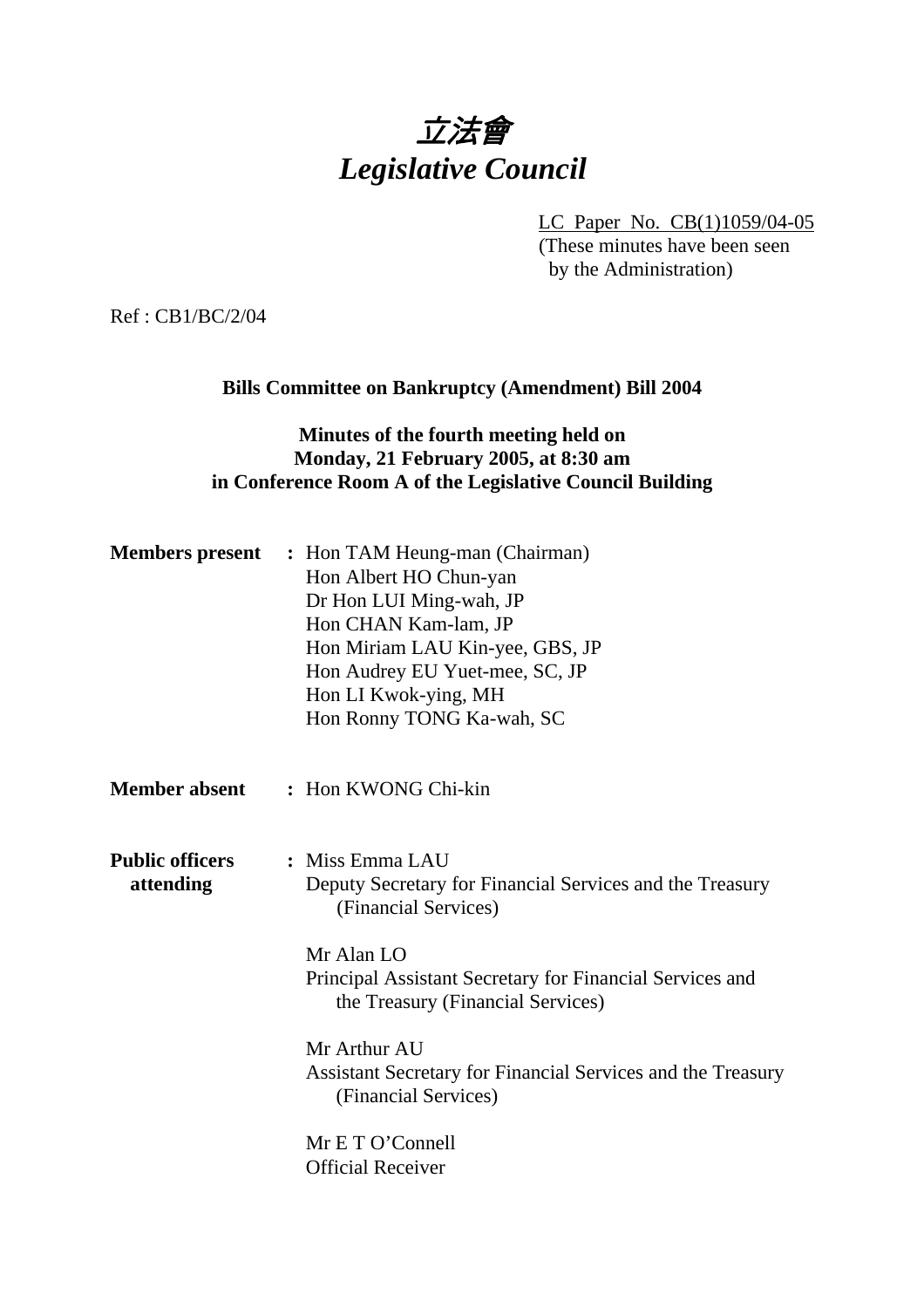|                                              | Ms May LEE<br><b>Assistant Official Receiver</b>                          |
|----------------------------------------------|---------------------------------------------------------------------------|
|                                              | Ms Vicki LEE<br><b>Senior Government Counsel</b><br>Department of Justice |
| <b>Clerk in attendance:</b> Miss Salumi CHAN | Chief Council Secretary (1)5                                              |
| <b>Staff in attendance : Mr KAU Kin-wah</b>  | Assistant Legal Adviser 6                                                 |
|                                              | Ms Connie SZETO<br>Senior Council Secretary (1)4                          |

### **I. Confirmation of minutes of meeting**   $(LC$  Paper No.  $CB(1)926/04-05$  — Minutes of third meeting held

on 11 January 2005)

11 January 2005")

The minutes of the meeting held on 11 January 2005 were confirmed.

# **II. Meeting with the Administration**

(LC Paper No.  $CB(1)925/04-05(01)$  - "Follow-up to the third meeting on 11 January 2005" prepared by the Legislative Council Secretariat LC Paper No.  $CB(1)925/04-05(02)$  — Paper provided by the Administration on "Follow-up actions arising from the discussion at the meeting on

2. The Bills Committee deliberated (Index of proceedings attached at **Appendix**).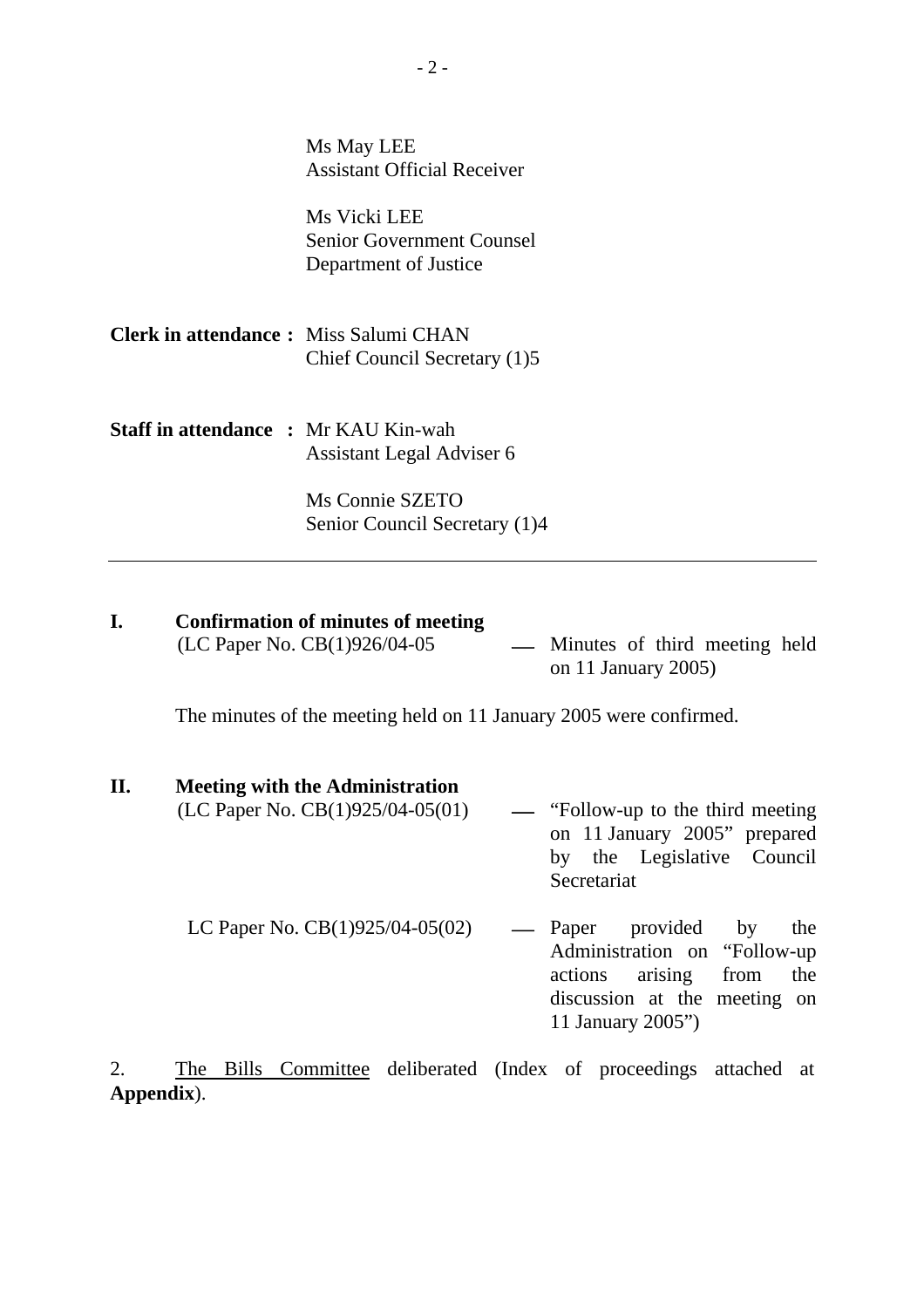### Follow-up actions to be taken by the Administration

3. At the request of the Bills Committee, the Administration agreed to take the Admin following actions:

- (a) The Administration undertook to propose a Committee Stage amendment to reflect its policy intent that the Bill would enable only the outsourcing of debtor-petition summary bankruptcy cases (and not creditor-petition summary bankruptcy cases) to the private-sector insolvency practitioners (PIPs) by the Official Receiver.
- (b) The Administration undertook to report to the Bills Committee at its next meeting to be held on 11 March 2005 on the findings of a survey conducted by the Official Receiver's Office (ORO) on the costs, charges and other expenses incurred by PIPs, and the remuneration for the PIPs concerned, in handling outsourced liquidation cases (paragraph 8 of LC Paper No. CB(1)925/04-05(02)).
- (c) The Administration undertook to report to the Bills Committee at its next meeting to be held on 11 March 2005 on the outcome of the Administration's consultation with relevant professional bodies and other stakeholders on some members' suggestion of setting out in the legislation (main ordinance or subsidiary legislation) the qualification criteria for appointment as provisional trustees or trustees for summary bankruptcy cases, and to provide written responses to the views and suggestions made by the concerned parties.
- (d) In connection with item (c) above, the Administration was requested to address a member's concern about whether there was any inconsistency between the views respectively expressed in the two submissions from the Insolvency Law Committee of the Law Society of Hong Kong, as follows:
	- (i) "Our view is also that a panel system should be established. This would involve a review of the qualifications and experience of practitioners undertaking office and also that an equitable system for the allocation of appointments to panel members be established" (Paragraph 12 of the submission dated 5 January 2005 (LC Paper No. CB(1)654/04-05(01)).
	- (ii) "The scheme for summary company liquidations appears to operate satisfactorily and under that scheme the minimum qualification requirements are spelled out in the ORO tender documents. The Committee cannot see any justification to change either the qualification criteria or the way that they are recorded and applied in the case of summary personal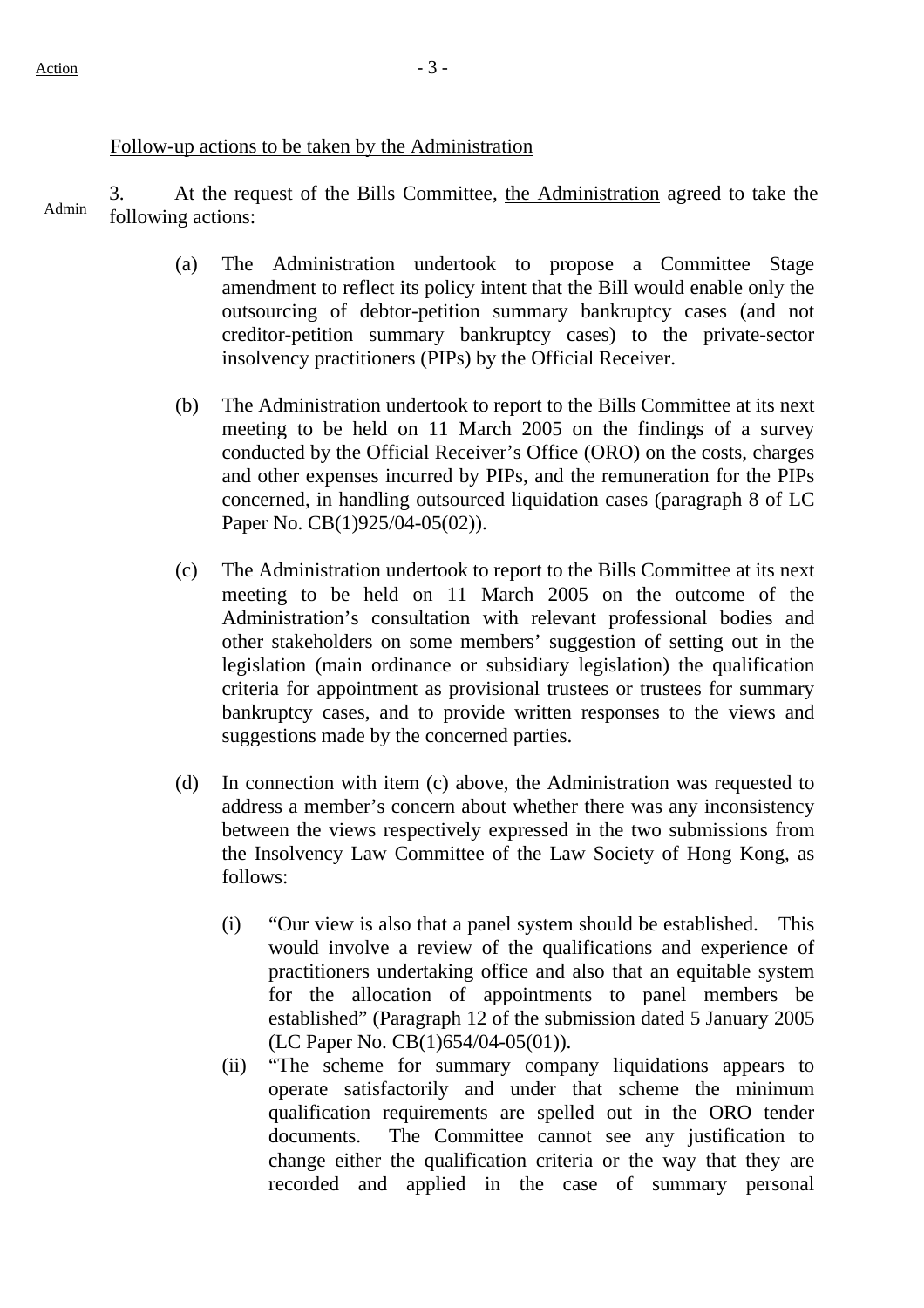bankruptcies" (Paragraph 3 of the submission dated 8 February 2005 attached in Annex D to the paper provided by the Administration —LC Paper No. CB(1)925/04-05(02)).

### Date of next meeting

4. The Chairman reminded members that the next meeting of the Bills Committee would be held on Friday, 11 March 2005, at 8:30 am.

### **III. Any other business**

5. There being no other business, the meeting ended at 10:10 am.

Council Business Division 1 Legislative Council Secretariat 10 March 2005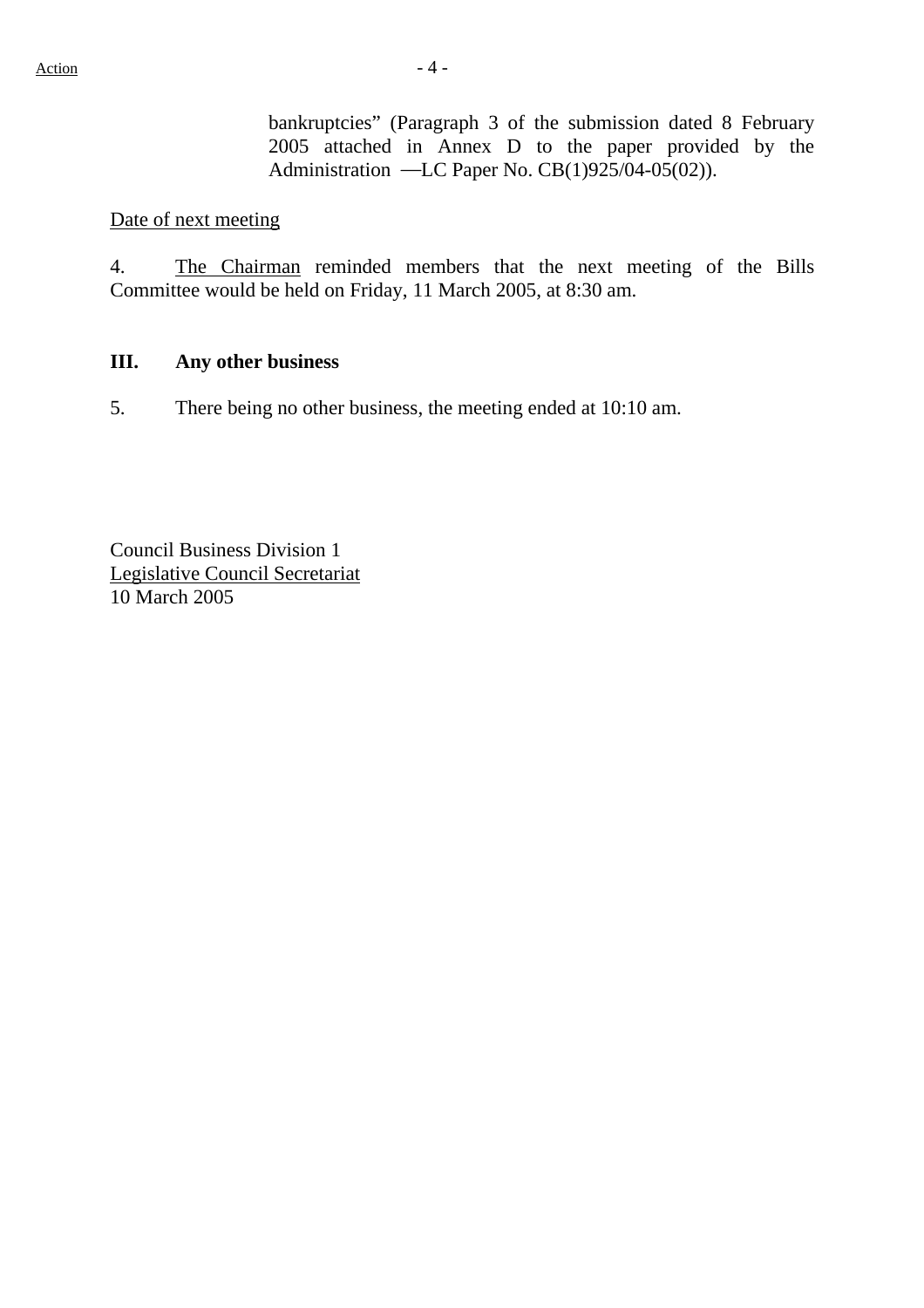**Appendix** 

# **Proceedings of the fourth meeting of the Bills Committee on Bankruptcy (Amendment) Bill 2004 on Monday, 21 February 2005, at 8:30 am in Conference Room A of the Legislative Council Building**

| <b>Time marker</b> | <b>Speaker</b>             | Subject(s)                                                                                                                                                                                                                                                                                                                                                                                                                                                                                                                                                                                                  | <b>Action</b>   |
|--------------------|----------------------------|-------------------------------------------------------------------------------------------------------------------------------------------------------------------------------------------------------------------------------------------------------------------------------------------------------------------------------------------------------------------------------------------------------------------------------------------------------------------------------------------------------------------------------------------------------------------------------------------------------------|-----------------|
|                    |                            |                                                                                                                                                                                                                                                                                                                                                                                                                                                                                                                                                                                                             | <b>Required</b> |
| 000000-000145      | Chairman                   | (a) Confirmation of minutes of<br>meeting on 11 January 2005<br>(b) Welcoming and introductory                                                                                                                                                                                                                                                                                                                                                                                                                                                                                                              |                 |
|                    |                            | remarks                                                                                                                                                                                                                                                                                                                                                                                                                                                                                                                                                                                                     |                 |
| 000146-002550      | Chairman<br>Administration | Feasibility of capping the fees and<br>expenses incurred by the Official<br>Receiver's Office (ORO) for each<br>summary bankruptcy case<br>(Paragraphs 2 to 5 of LC Paper No.<br>$CB(1)925/04-05(02))$<br>The Administration's advice that -<br>(a) the ORO was not at liberty to<br>cap the fees and expenses<br>incurred by the ORO for each<br>summary bankruptcy case.<br>Such fees and expenses, which<br>were estimated to be in the<br>range of \$2,000 to \$3,000,<br>should be deducted from the<br>debtor-deposit<br>of<br>\$8,650<br>according to Rule 52 of the<br><b>Bankruptcy Rules; and</b> |                 |
|                    |                            | (b) in the unlikely event that the<br>balance of the debtor-deposit,<br>in the range of \$5,650 to<br>$$6,650$ , was less than<br>the                                                                                                                                                                                                                                                                                                                                                                                                                                                                       |                 |
|                    |                            | of<br>likely<br>amount                                                                                                                                                                                                                                                                                                                                                                                                                                                                                                                                                                                      |                 |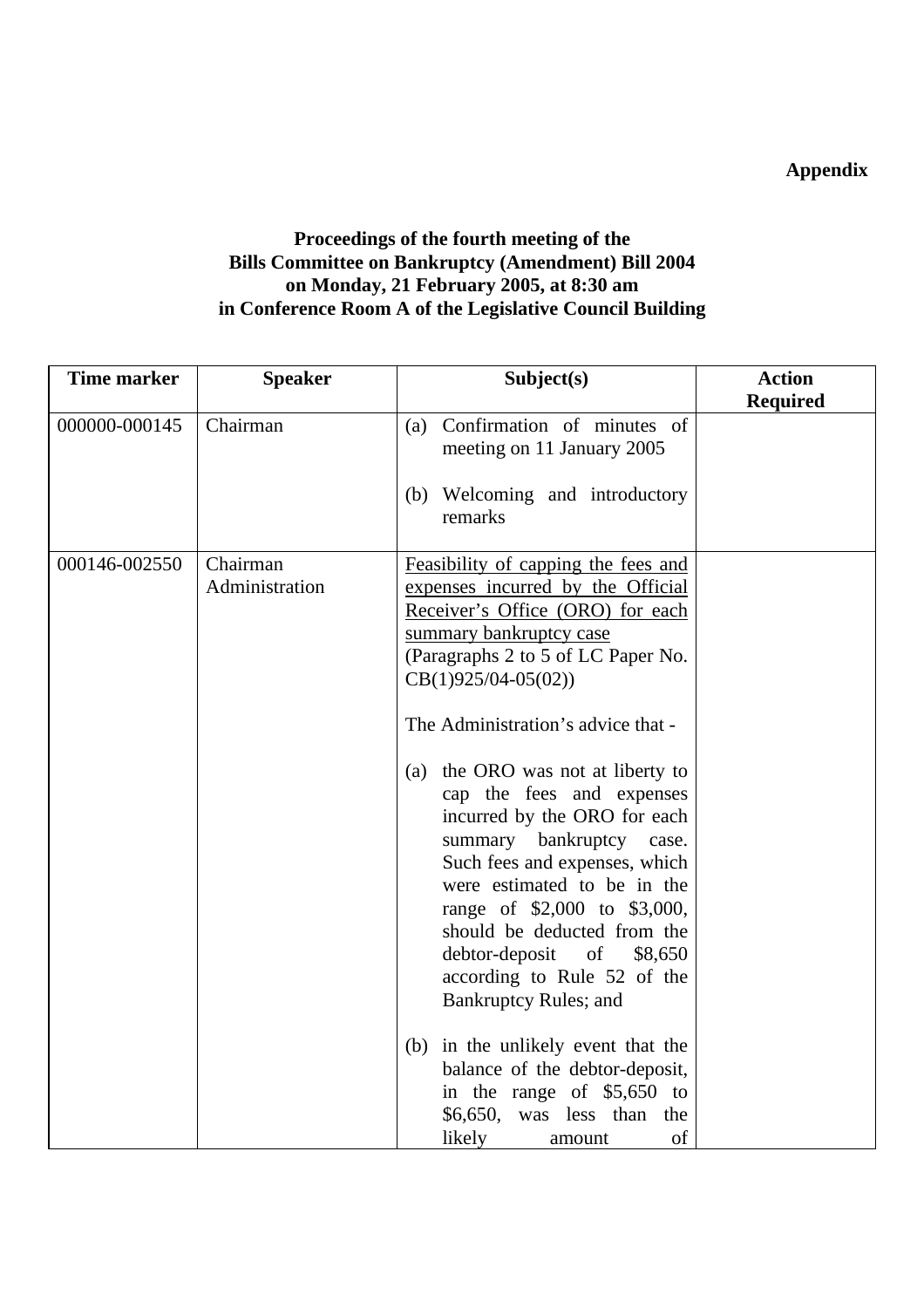| Time marker | <b>Speaker</b> | Subject(s)                                                                                                                                                                                                                                                                                                                                                                                                                                                                              | <b>Action</b>   |
|-------------|----------------|-----------------------------------------------------------------------------------------------------------------------------------------------------------------------------------------------------------------------------------------------------------------------------------------------------------------------------------------------------------------------------------------------------------------------------------------------------------------------------------------|-----------------|
|             |                |                                                                                                                                                                                                                                                                                                                                                                                                                                                                                         | <b>Required</b> |
|             |                | disbursements<br>plus<br>the<br>remuneration tendered by the<br>private-sector<br>insolvency<br>practitioners (PIPs), the ORO<br>would not outsource the case                                                                                                                                                                                                                                                                                                                           |                 |
|             |                | Likely costs, charges and other<br>expenses to be incurred by PIPs in<br>handling<br>bankruptcy<br>summary<br>cases<br>(Paragraphs 6 and 7 of<br>and<br>Appendix 1 to LC Paper No.<br>$CB(1)925/04-05(02))$                                                                                                                                                                                                                                                                             |                 |
|             |                | The Administration's advice that -<br>(a) the average<br>of<br>amount<br>disbursements of a PIP for<br>handling<br>summary<br>a<br>bankruptcy case was estimated<br>to be between \$900<br>and<br>\$1,500;                                                                                                                                                                                                                                                                              |                 |
|             |                | the amount available in a<br>(b)<br>typical summary bankruptcy<br>case for payments for costs of<br>persons properly employed by<br>PIP<br>and<br>the PIP's<br>the<br>remuneration<br>would<br>be<br>\$4,150 to<br>\$5,750<br>between<br>(i.e. the<br>amount<br>of<br>debtor-deposit less fees and<br>expenses incurred by the ORO<br>and less disbursements of PIP)<br>even without additional asset<br>realized and without income<br>contribution made<br>by<br>the<br>bankrupt; and |                 |
|             |                | $(c)$ given<br>the<br>relatively<br>straight-forward nature of the                                                                                                                                                                                                                                                                                                                                                                                                                      |                 |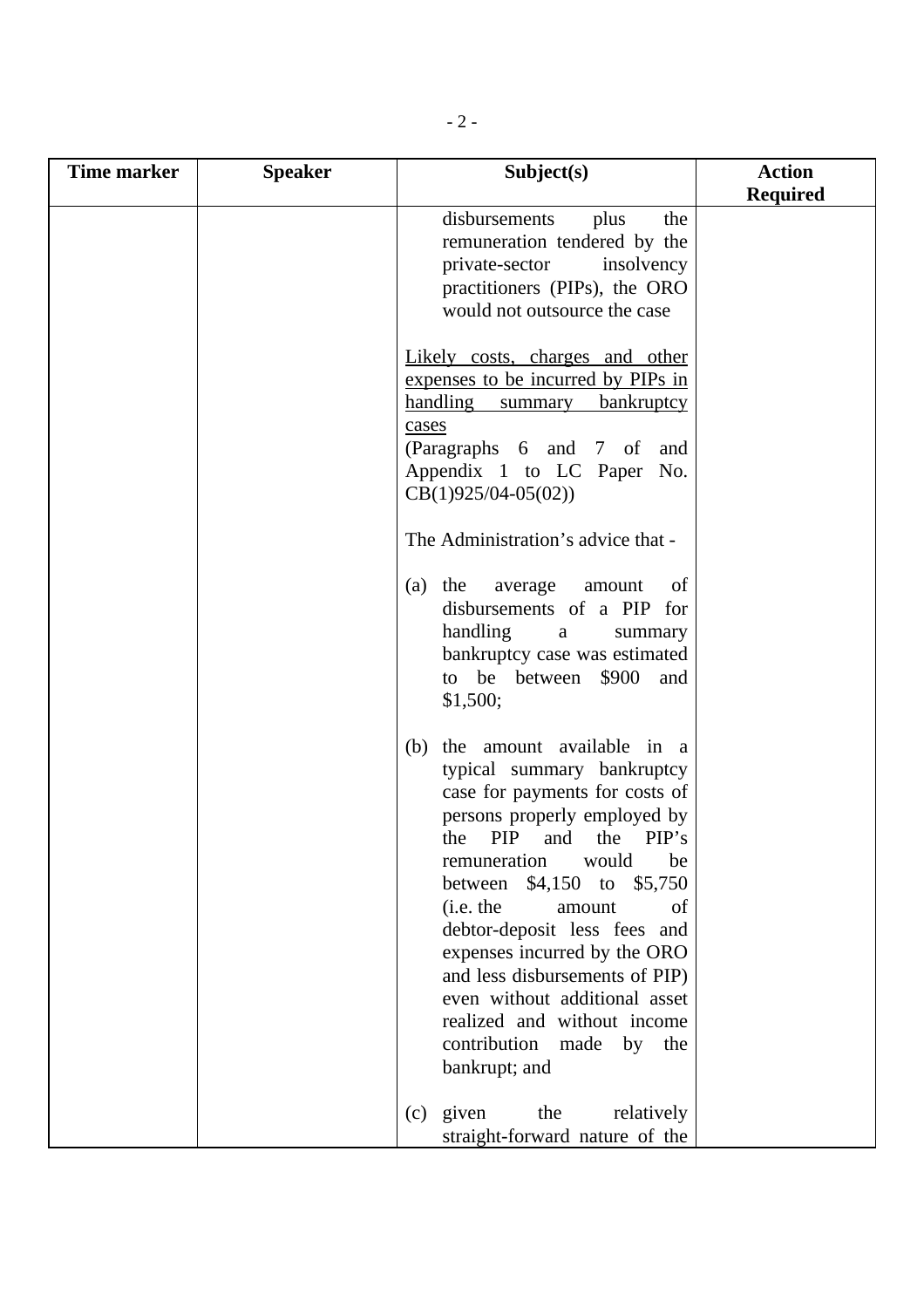| <b>Time marker</b> | <b>Speaker</b>                              | Subject(s)                                                                                                                                                                                                                                                                                                                                                                                                                                                                                                                                                                                                                 | <b>Action</b><br><b>Required</b> |
|--------------------|---------------------------------------------|----------------------------------------------------------------------------------------------------------------------------------------------------------------------------------------------------------------------------------------------------------------------------------------------------------------------------------------------------------------------------------------------------------------------------------------------------------------------------------------------------------------------------------------------------------------------------------------------------------------------------|----------------------------------|
|                    |                                             | administration of<br>summary<br>and that<br>bankruptcy cases,<br>cases would be outsourced in<br>achieve<br>batches so as<br>to<br>economies of scale, there<br>should be sufficient interest<br>from PIPs in tendering                                                                                                                                                                                                                                                                                                                                                                                                    |                                  |
| 002551-004028      | Mr Ronny TONG<br>Chairman<br>Administration | Outsourcing<br>debtor-petition<br>summary bankruptcy cases to PIPs<br>The<br>rationale<br>behind<br>the<br>(a)<br>outsourcing proposal under the<br>Bill<br>The Administration's advice<br>(b)<br>that the policy intent was only<br>to outsource debtor-petition<br>summary bankruptcy cases but<br>creditor-petition<br>the<br>not<br>summary bankruptcy cases                                                                                                                                                                                                                                                           |                                  |
| 004029-010146      | Mr Albert HO<br>Administration              | Likely costs, charges and expenses<br>to be incurred by PIPs in handling<br>summary bankruptcy cases<br>(Paragraphs 6 and 7, and paragraph<br>4 of Appendix 1 to LC Paper No.<br>$CB(1)925/04-05(02))$<br>(a) How costs and expenses<br>involved<br>handling<br>in<br>a<br>bankruptcy<br>summary<br>case<br>would be met, e.g. the taxed<br>costs of the petition, expenses<br>incurred<br>properly<br>in<br>preserving,<br>getting<br>in<br><b>or</b><br>realizing the assets of the<br>bankrupt,<br>litigation<br>costs<br>relating to reasonable domestic<br>needs of the bankrupt and his<br>family and the bankrupt's |                                  |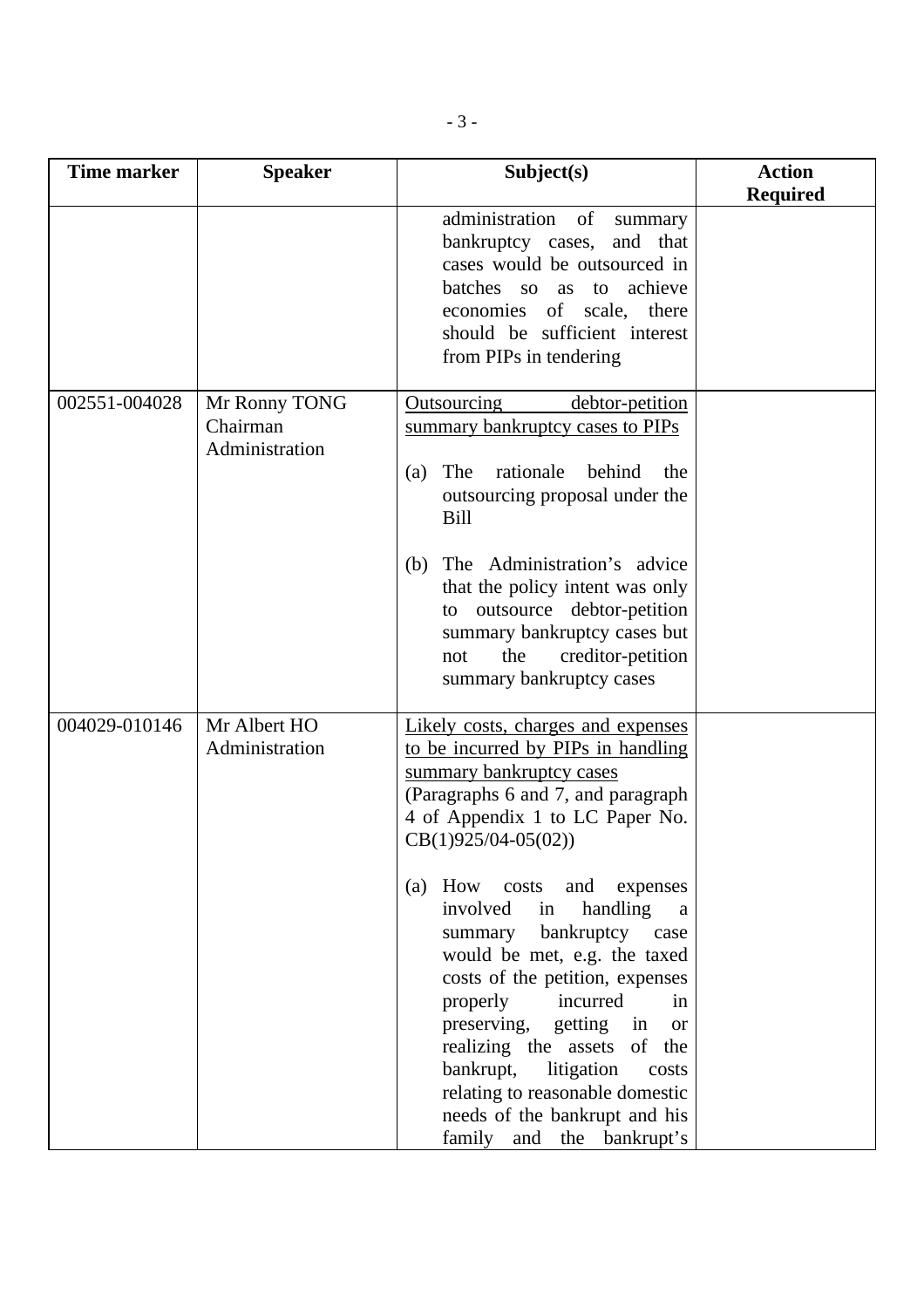| <b>Time marker</b> | <b>Speaker</b>                 | Subject(s)                                                                                                                                                                                                                                                                                                                                                                                                          | <b>Action</b>                 |
|--------------------|--------------------------------|---------------------------------------------------------------------------------------------------------------------------------------------------------------------------------------------------------------------------------------------------------------------------------------------------------------------------------------------------------------------------------------------------------------------|-------------------------------|
|                    |                                | contribution to his estate                                                                                                                                                                                                                                                                                                                                                                                          | <b>Required</b>               |
|                    |                                |                                                                                                                                                                                                                                                                                                                                                                                                                     |                               |
|                    |                                | (b) Whether the ORO would meet<br>the difference if the balance of<br>the debtor-deposit of \$8,650<br>was insufficient to cover the<br>costs and expenses incurred<br>by, and the remuneration of,<br>the PIP                                                                                                                                                                                                      |                               |
|                    |                                | Member's concern about the<br>(c)<br>viability<br>of the<br>tendering<br>scheme<br>outsource<br>to<br>debtor-petition<br>summary<br>bankruptcy cases to PIPs given<br>the uncertainty in the costs and<br>expenses to be incurred by<br>PIPs in handling the cases                                                                                                                                                  |                               |
|                    |                                | Administration's<br>(d)<br>The<br>emphasis that PIPs were free<br>to decide whether or not to<br>participate in the tendering<br>exercise<br>for<br>outsourcing<br>summary bankruptcy cases<br>taking<br>into<br>the<br>account<br>relevant<br>and<br>arrangements<br>their<br>business<br>own<br>considerations.<br>The ORO<br>would not meet the uncovered<br>amount of disbursements and<br>remuneration of PIPs |                               |
| 010147-010818      | Ms Audrey EU<br>Administration | Rationale<br>for<br>outsourcing<br>debtor-petition<br>summary<br>bankruptcy<br>(and<br>cases<br>not<br>creditor-petition<br>summary<br><b>bankruptcy cases) to PIPs</b><br>member's<br>view<br>that<br>the<br>A<br>Administration should propose a take action                                                                                                                                                      | Administration<br>to<br>under |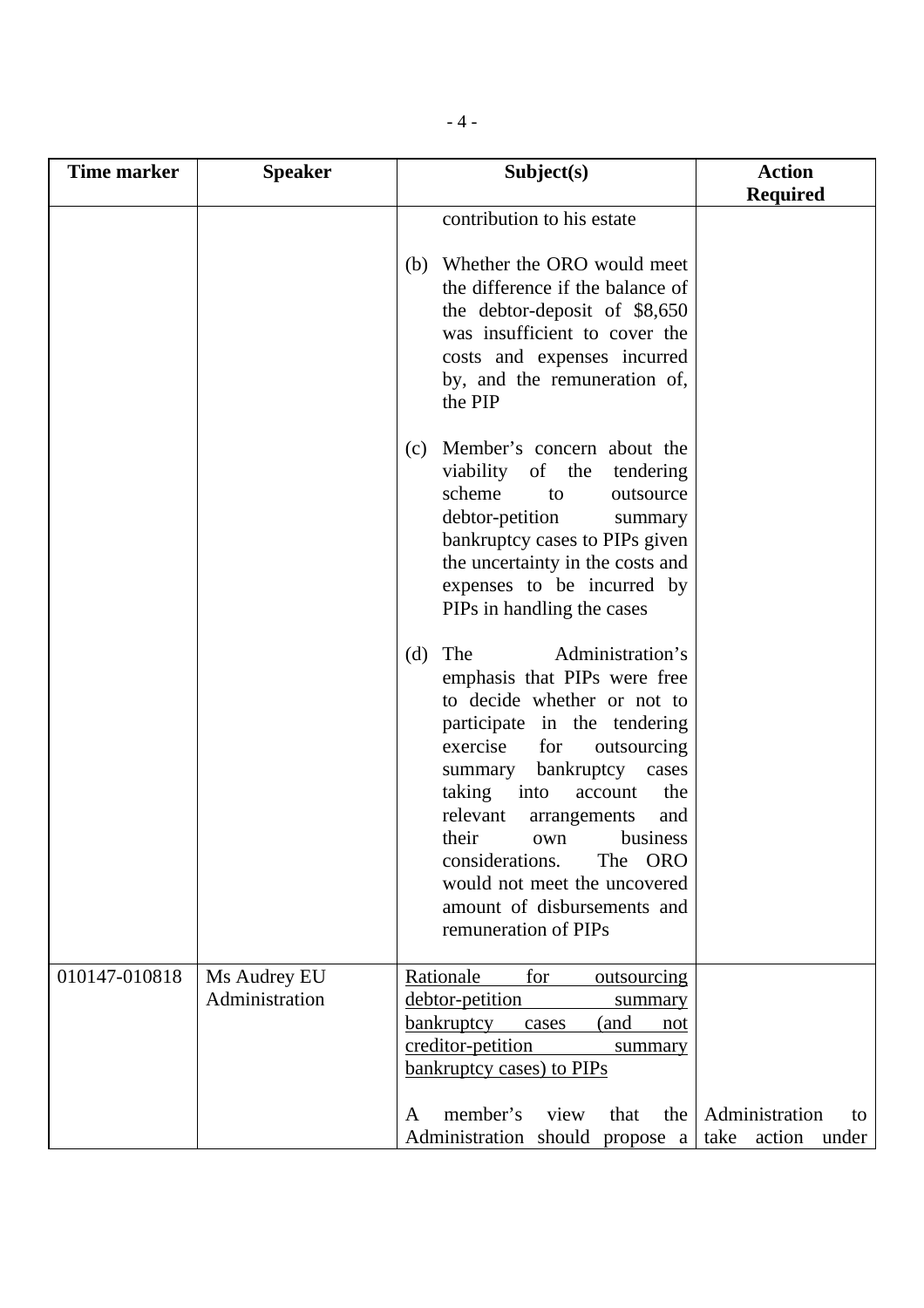| Time marker   | <b>Speaker</b>                  | Subject(s)                                                                                                                                                                                                                                                                                                                                    | <b>Action</b>                               |
|---------------|---------------------------------|-----------------------------------------------------------------------------------------------------------------------------------------------------------------------------------------------------------------------------------------------------------------------------------------------------------------------------------------------|---------------------------------------------|
|               |                                 |                                                                                                                                                                                                                                                                                                                                               | <b>Required</b>                             |
|               |                                 | Committee Stage amendment to<br>reflect its policy intent that the Bill<br>would enable only the outsourcing<br>of<br>debtor-petition<br>summary<br>bankruptcy cases<br>(and<br>not<br>creditor-petition<br>summary<br>bankruptcy cases) to PIPs by the<br>Official Receiver (OR), and the<br>Administration's undertaking to do<br><b>SO</b> | of<br>$paragraph \quad 3(a)$<br>the minutes |
| 010819-012220 | Ms Miriam LAU<br>Administration | Tendering scheme to outsource<br>debtor-petition<br>summary<br>bankruptcy cases to PIPs<br>(a) Member's concerns about the                                                                                                                                                                                                                    |                                             |
|               |                                 | viability<br>of the tendering<br>scheme,<br>and whether<br>the<br>could<br>scheme<br>attract<br>competent PIPs to participate                                                                                                                                                                                                                 |                                             |
|               |                                 | The Administration's advice<br>(b)<br>that -                                                                                                                                                                                                                                                                                                  |                                             |
|               |                                 | (i) PIPs were professionals<br>and had experience in<br>insolvency work; and                                                                                                                                                                                                                                                                  |                                             |
|               |                                 | (ii) The outsourcing scheme<br>subject<br>would<br>be<br>to<br>regular review for making<br>improvement                                                                                                                                                                                                                                       |                                             |
|               |                                 | Feasibility of capping the fees and<br>expenses incurred by the ORO for<br>each summary bankruptcy case<br>before outsourcing the case                                                                                                                                                                                                        |                                             |
|               |                                 | The Administration's advice that -<br>(a) it was inappropriate to revise                                                                                                                                                                                                                                                                      |                                             |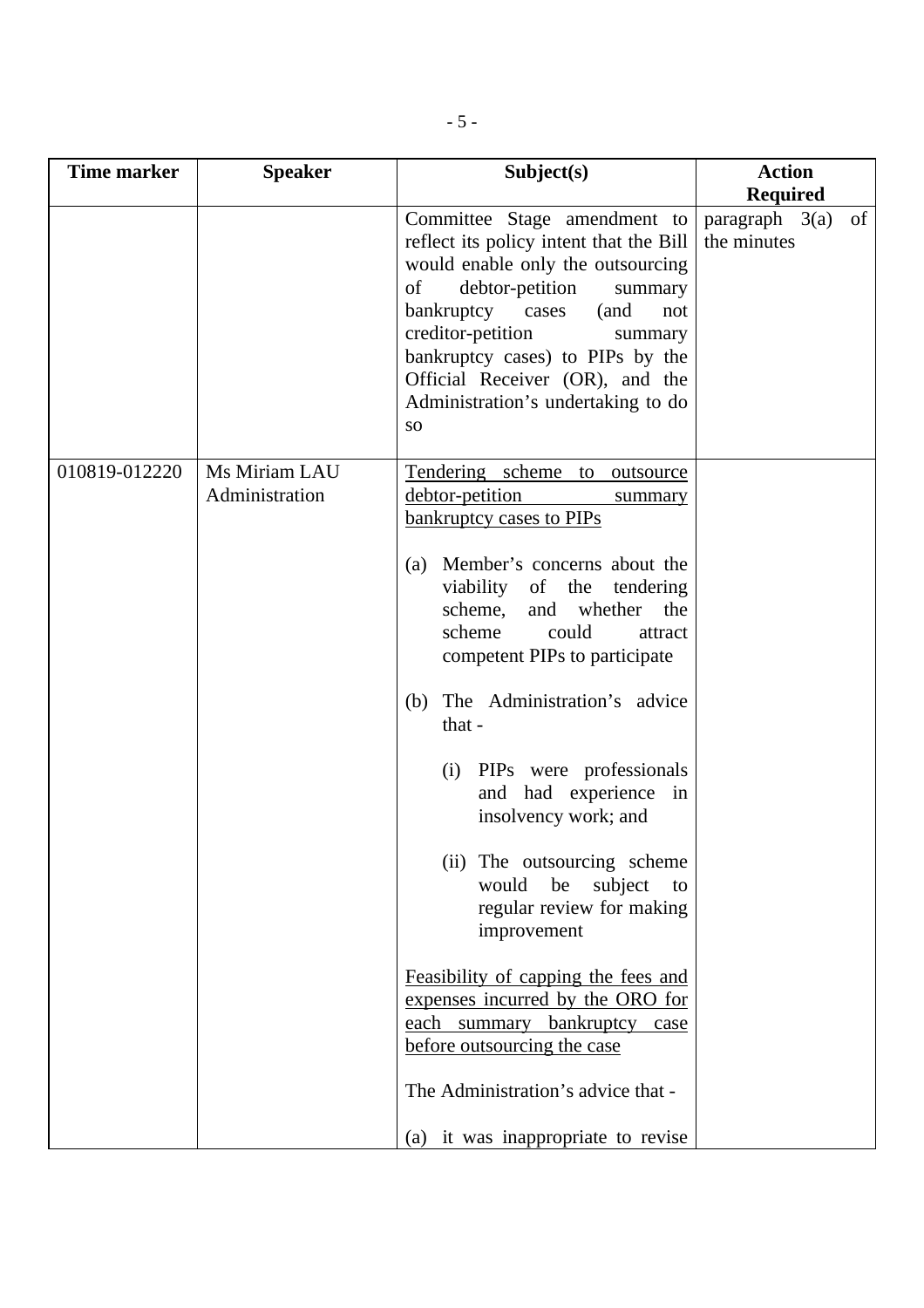| <b>Time marker</b> | <b>Speaker</b>                              | Subject(s)                                                                                                                                                                                                                                                                                                                                                                                                                                                                                                                                                                                                                                                                                 | <b>Action</b>                                                                      |
|--------------------|---------------------------------------------|--------------------------------------------------------------------------------------------------------------------------------------------------------------------------------------------------------------------------------------------------------------------------------------------------------------------------------------------------------------------------------------------------------------------------------------------------------------------------------------------------------------------------------------------------------------------------------------------------------------------------------------------------------------------------------------------|------------------------------------------------------------------------------------|
|                    |                                             |                                                                                                                                                                                                                                                                                                                                                                                                                                                                                                                                                                                                                                                                                            | <b>Required</b>                                                                    |
|                    |                                             | the existing arrangement under<br>Rule 52 of the Bankruptcy<br>Rules; and<br>(b) the ORO was not at liberty to                                                                                                                                                                                                                                                                                                                                                                                                                                                                                                                                                                             |                                                                                    |
|                    |                                             | cap the fees and expenses<br>incurred by<br>ORO in<br>the<br>administering<br>a<br>summary<br>bankruptcy case                                                                                                                                                                                                                                                                                                                                                                                                                                                                                                                                                                              |                                                                                    |
| 012221-012529      | Chairman<br>Administration                  | Suggestion of setting out in the<br>legislation (main ordinance<br><b>or</b><br>subsidiary<br>legislation)<br>the<br>qualification<br>criteria<br>for<br>appointment as provisional trustees<br>or trustees for summary bankruptcy<br>cases<br>(Paragraphs $12$ to $14$ ,<br>and<br>Appendix 3, 4, 5 to LC Paper No.<br>$CB(1)925/04-05(02))$<br>The Administration's undertaking -<br>(a) to report at the meeting to be<br>held on 11 March 2004 on the<br>outcome of its consultation<br>relevant professional<br>with<br>bodies and other stakeholders<br>on the captioned suggestion<br>made by some members; and<br>(b) to provide written responses to<br>the views and suggestions | Administration<br>to<br>take action under<br>paragraph $3(c)$<br>of<br>the minutes |
|                    |                                             | made by the concerned parties                                                                                                                                                                                                                                                                                                                                                                                                                                                                                                                                                                                                                                                              |                                                                                    |
| 012530-012809      | Mr Ronny TONG<br>Administration<br>Chairman | Submissions dated 5 January and 8<br>February 2005 from the Insolvency<br>Law Committee of the Law Society<br>of Hong Kong<br>(Paragraph 12 of LC Paper No.<br>$CB(1)654/04-05(01),$<br>and                                                                                                                                                                                                                                                                                                                                                                                                                                                                                                |                                                                                    |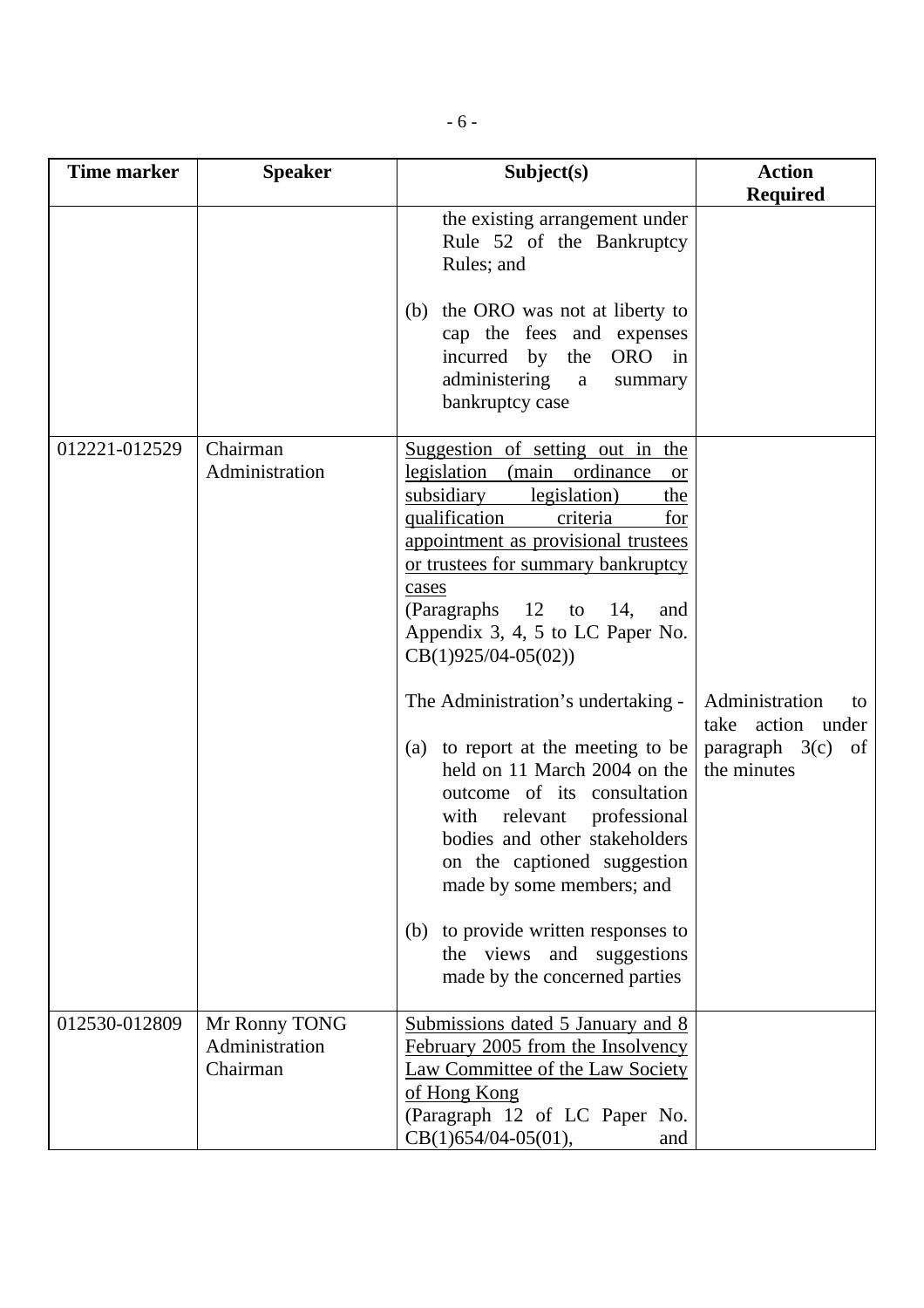| <b>Time marker</b> | <b>Speaker</b> | Subject(s)                                                                                                                                                                                                                                                                                                                                                                                                                                                                                                                                                                                                                                                              | <b>Action</b><br><b>Required</b>                                                         |
|--------------------|----------------|-------------------------------------------------------------------------------------------------------------------------------------------------------------------------------------------------------------------------------------------------------------------------------------------------------------------------------------------------------------------------------------------------------------------------------------------------------------------------------------------------------------------------------------------------------------------------------------------------------------------------------------------------------------------------|------------------------------------------------------------------------------------------|
|                    |                | paragraph 3 of the submission<br>dated 8 February 2005 attached in<br>Annex D to LC Paper No.<br>$CB(1)925/04-05(02))$<br>Member's<br>about  <br>(a)<br>concern<br>whether<br>there<br>any<br>was<br>inconsistency in<br>the views<br>expressed<br>in<br>the<br>two<br>submissions<br>(b) Request for the Administration<br>to address the concern in (a)<br>above                                                                                                                                                                                                                                                                                                      | Administration<br>to<br>take action under<br>$paragraph \quad 3(d)$<br>of<br>the minutes |
| 012810-013323      | Administration | The range of costs, charges and<br>other expenses incurred by PIPs,<br>and the range of remuneration for<br>the PIPs concerned, in handling the<br>outsourced summary liquidation<br>under<br>the<br>existing<br>cases<br>outsourcing scheme<br>(Paragraph 8 of LC Paper No.<br>$CB(1)925/04-05(02))$<br>The Administration's undertaking<br>to report at the meeting to be held<br>on 11 March 2005 on the findings<br>of a survey conducted by the ORO<br>on the captioned subject<br>In the best case scenario where<br>ORO was able to minimize the<br>amount of fees and expenses, the<br>amount of remuneration for the PIP<br>handling<br>in<br>concerned<br>the | Administration<br>to<br>take action under<br>paragraph $3(b)$ of<br>the minutes          |
|                    |                | liquidation<br>outsourced<br>summary<br>under<br>the<br>existing<br>cases<br>outsourcing scheme<br>(Paragraphs 9 and 10 of LC paper)<br>No. $CB(1)925/04-05(02)$                                                                                                                                                                                                                                                                                                                                                                                                                                                                                                        |                                                                                          |